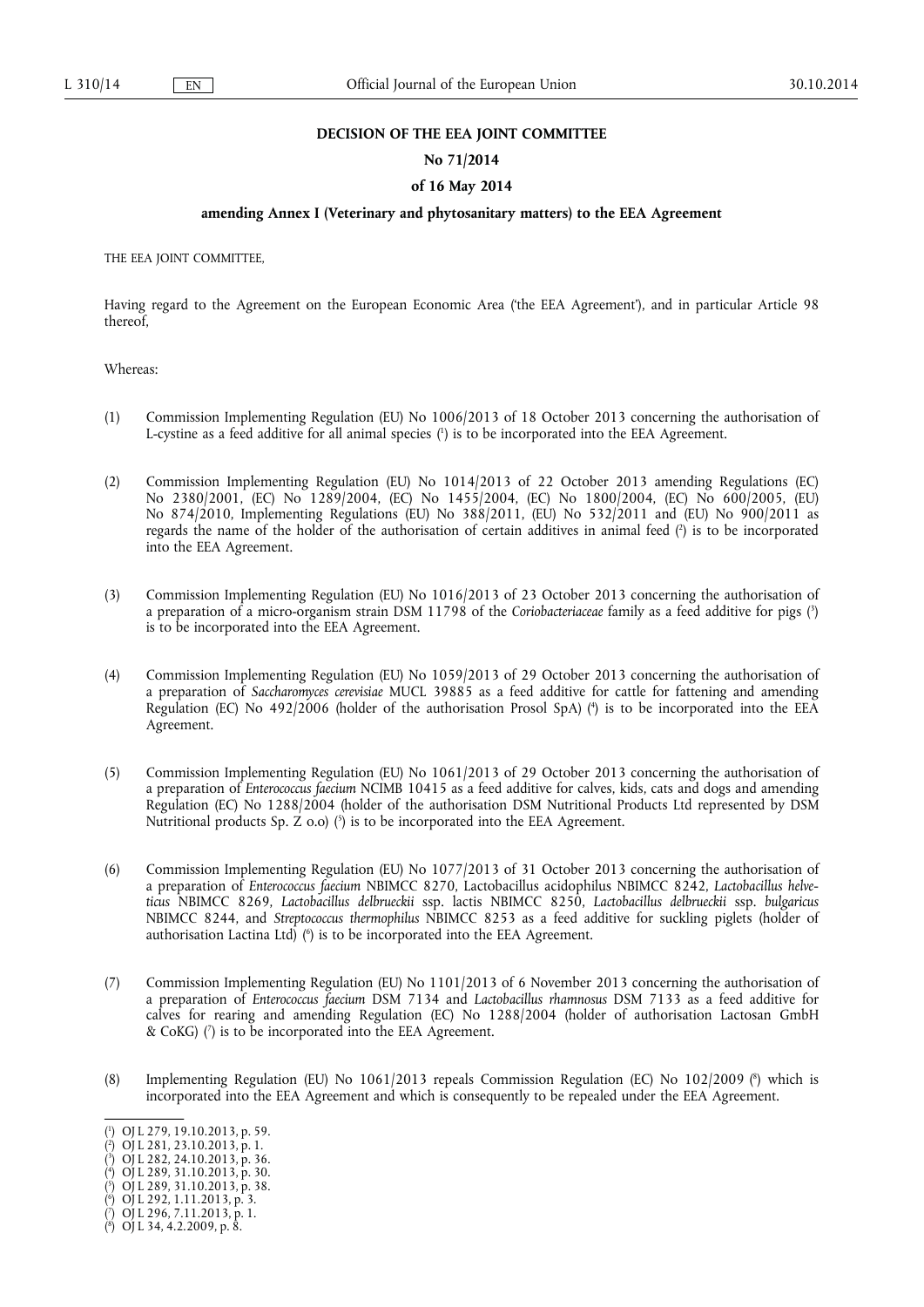- (9) This Decision concerns legislation regarding feedingstuffs. Legislation regarding feedingstuffs shall not apply to Liechtenstein as long as the application of the Agreement between the European Community and the Swiss Confederation on trade in agricultural products is extended to Liechtenstein, as specified in the sectoral adaptations to Annex I to the EEA Agreement. This Decision is therefore not to apply to Liechtenstein.
- (10) Annex I to the EEA Agreement should therefore be amended accordingly,

HAS ADOPTED THIS DECISION:

## *Article 1*

Chapter II of Annex I to the EEA Agreement shall be amended as follows:

- 1. The following indent is added in points 1y (Commission Regulation (EC) No 2380/2001), 1zy (Commission Regulation (EC) No 1289/2004), 1zza (Commission Regulation (EC) No 1455/2004), 1zzd (Commission Regulation (EC) No 1800/2004), 1zzj (Commission Regulation (EC) No 600/2005), 2h (Commission Regulation (EU) No 874/2010), 2zc (Commission Implementing Regulation (EU) No 388/2011), 2zi (Commission Implementing Regulation (EU) No 532/2011) and 2zp (Commission Implementing Regulation (EU) No 900/2011):
	- '— **32013 R 1014**: Commission Implementing Regulation (EU) No 1014/2013 of 22 October 2013 (OJ L 281, 23.10.2013, p. 1).'
- 2. The following indents are added in point 1zt (Commission Regulation (EC) No 1288/2004):
	- '— **32013 R 1061:** Commission Implementing Regulation (EU) No 1061/2013 of 29 October 2013 (OJ L 289, 31.10.2013, p. 38),
	- **32013 R 1101:** Commission Implementing Regulation (EU) No 1101/2013 of 6 November 2013 (OJ L 296, 7.11.2013, p. 1).'
- 3. The following indent is added in point 1zzv (Commission Regulation (EC) No 492/2006):
	- '— **32013 R 1059:** Commission Implementing Regulation (EU) No 1059/2013 of 29 October 2013 (OJ L 289, 31.10.2013, p. 30).'
- 4. The following points are inserted after point 2zzn (Commission Implementing Regulation (EU) No 1222/2013):
	- '2zzo. **32013 R 1006:** Commission Implementing Regulation (EU) No 1006/2013 of 18 October 2013 concerning the authorisation of L-cystine as a feed additive for all animal species (OJ L 279, 19.10.2013, p. 59).
	- 2zzp. **32013 R 1016:** Commission Implementing Regulation (EU) No 1016/2013 of 23 October 2013 concerning the authorisation of a preparation of a micro-organism strain DSM 11798 of the Coriobacteriaceae family as a feed additive for pigs  $[O]$  L 282, 24.10.2013, p. 36).
	- 2zzq. **32013 R 1059:** Commission Implementing Regulation (EU) No 1059/2013 of 29 October 2013 concerning the authorisation of a preparation of Saccharomyces cerevisiae MUCL 39885 as a feed additive for cattle for fattening and amending Regulation (EC) No 492/2006 (holder of the authorisation Prosol SpA) (OJ L 289, 31.10.2013, p. 30).
	- 2zzr. **32013 R 1061:** Commission Implementing Regulation (EU) No 1061/2013 of 29 October 2013 concerning the authorisation of a preparation of Enterococcus faecium NCIMB 10415 as a feed additive for calves, kids, cats and dogs and amending Regulation (EC) No 1288/2004 (holder of the authorisation DSM Nutritional Products Ltd represented by DSM Nutritional products Sp. Z o.o) (OJ L 289, 31.10.2013, p. 38).
	- 2zzs. **32013 R 1077:** Commission Implementing Regulation (EU) No 1077/2013 of 31 October 2013 concerning the authorisation of a preparation of Enterococcus faecium NBIMCC 8270, Lactobacillus acidophilus NBIMCC 8242, Lactobacillus helveticus NBIMCC 8269, Lactobacillus delbrueckii ssp. lactis NBIMCC 8250, Lactobacillus delbrueckii ssp. bulgaricus NBIMCC 8244, and Streptococcus thermophilus NBIMCC 8253 as a feed additive for suckling piglets (holder of authorisation Lactina Ltd) (OJ L 292, 1.11.2013, p. 3).